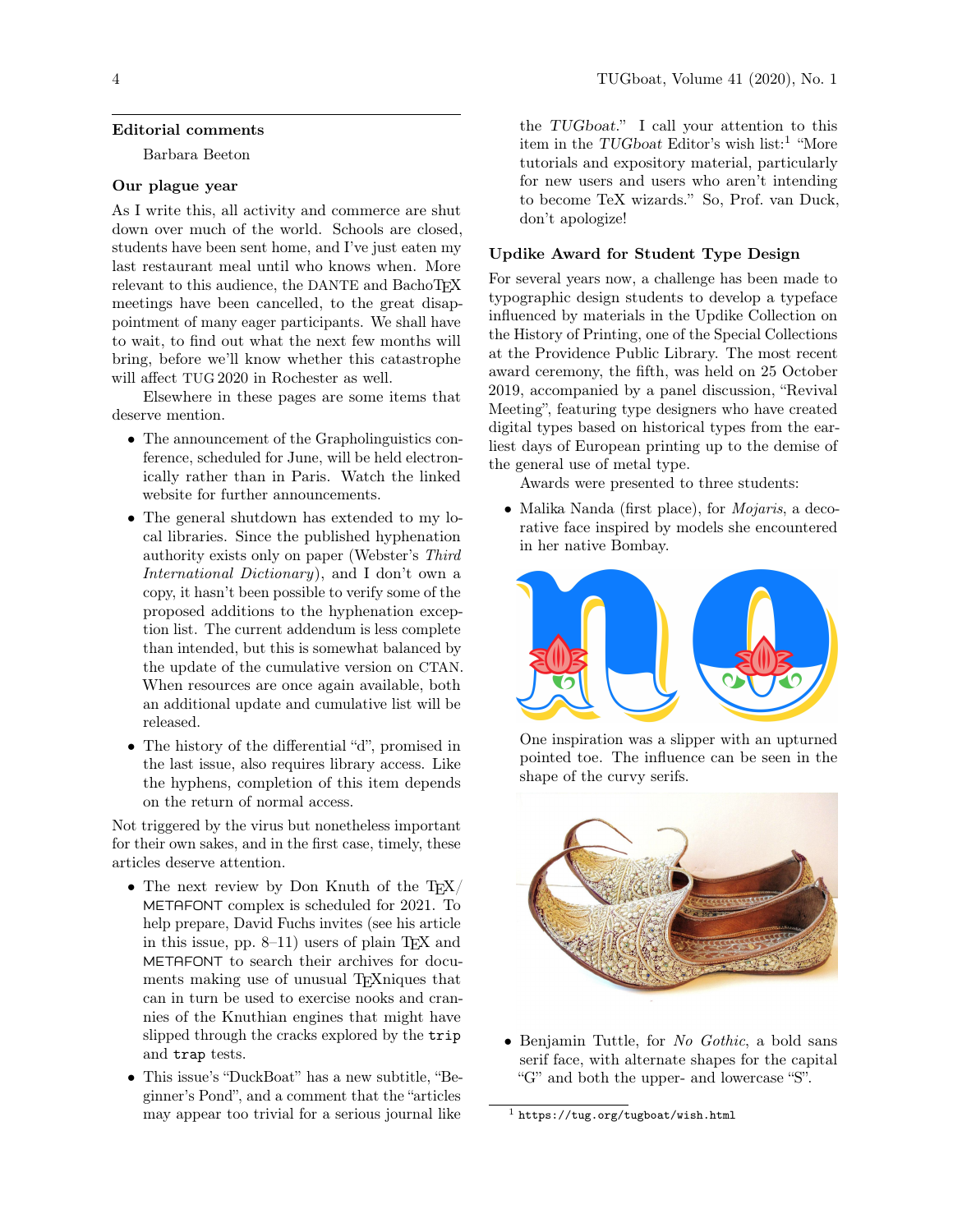• Liam Spradlin, for *Girassol*, a sans serif display face, inspired by street signs seen in Portuguese cities.

Presentation of the awards was followed by questions to the three finalists, asking why they chose the particular styles, and what inspired them to undertake font design. Two of the responses cited an attraction to graphical objects observed in the student's surroundings; the third noted the desire to have a unique and idiosyncratic medium to be used in personal communication. These goals are met admirably.

Of the four participants in the panel discussion, three are active designers: Paul Barnes (Commercial Type), Marie Otsuka (Occupant Fonts), and David Jonathan Ross (Font of the Month Club). The fourth, Elizabeth Carey Smith (Creative Director at the Bank of New York) acted as moderator.

One discussion topic was the reason for revivals. From an educational point of view, it teaches an understanding of the structure of a font, and experience in how to get a feeling for what looks correct. Besides, it's hard work.

Another reason is that a revival might be commissioned. When undertaking a commission, an important aspect of the work is to determine what it is that the person making the commission really likes about the font. Often this is the look of the printed specimen, in which case strict adherence to the actual type matrix is probably not advisable.

Questions from the audience included a request for recommendations for making a successful career of font design. A logical response was to develop families rather than single fonts; when more options are available, if a client likes one after using it, there are more that can be acquired.

The next award will be presented in 2021, and will thereafter be scheduled every two years. Details, including the guidelines for entering the competition, are given on the library's website.[2](#page-1-0)

Questions for Paul Barnes: Nature, revivals After the presentation, I got a chance to talk briefly with Paul Barnes. His firm has designed the new type for the journal  $\textit{Native},^3$  $\textit{Native},^3$  and he observed that all the symbols drove them crazy. (Christian Schwartz, Barnes' collaborator in the foundry, was responsible for the symbols.) The font, like most custom designs, is under exclusive license to the commissioning organization, through 2024.

I asked whether Nature accepted L<sup>AT</sup>EX as an input medium. Yes, but the production flow goes through several conversions. The final archival files are held in a standardized form of XML, and for the print version, the material is flowed into InDesign.

On the subject of revivals, an online video of an interesting lecture Barnes gave last summer at Cooper Union<sup>[4](#page-1-2)</sup> further illuminates the topic of the evening's discussion.

## Resources — finding things

Identifying a font Earlier this year, I was sent on a quest by Mike Spivak to determine the fonts used to typeset one of his books on differential equations. The results of this search were equivocal; I was able to identify the main text and math fonts (Monotype Baskerville, with digits from some version of Times used in math and text, but curiously the Baskerville digits used for page numbers), but failed to identify the large digits used for the chapter numbers. (I later learned that it may have been a custom creation.) However, I did learn about some resources for identifying fonts.

- WhatTheFont!<sup>[5](#page-1-3)</sup> will search a database to match the image of a character presented on a smart phone or other online device. (It works well for letters and digits; I recognized the symbols as what was available for Monotype at that period, so didn't test any, but will have to try that sometime.)
- Identifont<sup>[6](#page-1-4)</sup> presents several questions that narrow down the possibilities and then shows potential matches to be examined. Unfortunately, "italic" is considered to be script or calligraphic, so this was unsatisfactory for the topic of my quest, where matching the italic "N" was essential to the identification.
- fonts.com[7](#page-1-5) has a very extensive collection of fonts, although when I rechecked, no "identifier" tools. However, if the name of the basic roman style is known or suspected, the corresponding bold and italic are likely to be there for checking; a sample text can be input to match against the subject example.

<span id="page-1-0"></span><sup>2</sup> [https://www.provlib.org/research-collections/](https://www.provlib.org/research-collections/special-collections/updike/updike-prize-student-type-design/) [special-collections/updike/updike-prize-student](https://www.provlib.org/research-collections/special-collections/updike/updike-prize-student-type-design/)[type-design/](https://www.provlib.org/research-collections/special-collections/updike/updike-prize-student-type-design/)

<span id="page-1-1"></span> $3$  [https://www.nature.com/articles/d41586-019-](https://www.nature.com/articles/d41586-019-03083-5) [03083-5](https://www.nature.com/articles/d41586-019-03083-5)

<span id="page-1-2"></span> $^4$ [https://coopertype.org/event/the\\_past\\_is\\_the\\_](https://coopertype.org/event/the_past_is_the_present) [present](https://coopertype.org/event/the_past_is_the_present)

<span id="page-1-3"></span><sup>5</sup> <https://www.myfonts.com/WhatTheFont/>

<span id="page-1-4"></span> $6$  <http://www.identifont.com/>

<span id="page-1-5"></span><sup>7</sup> <https://www.fonts.com/>